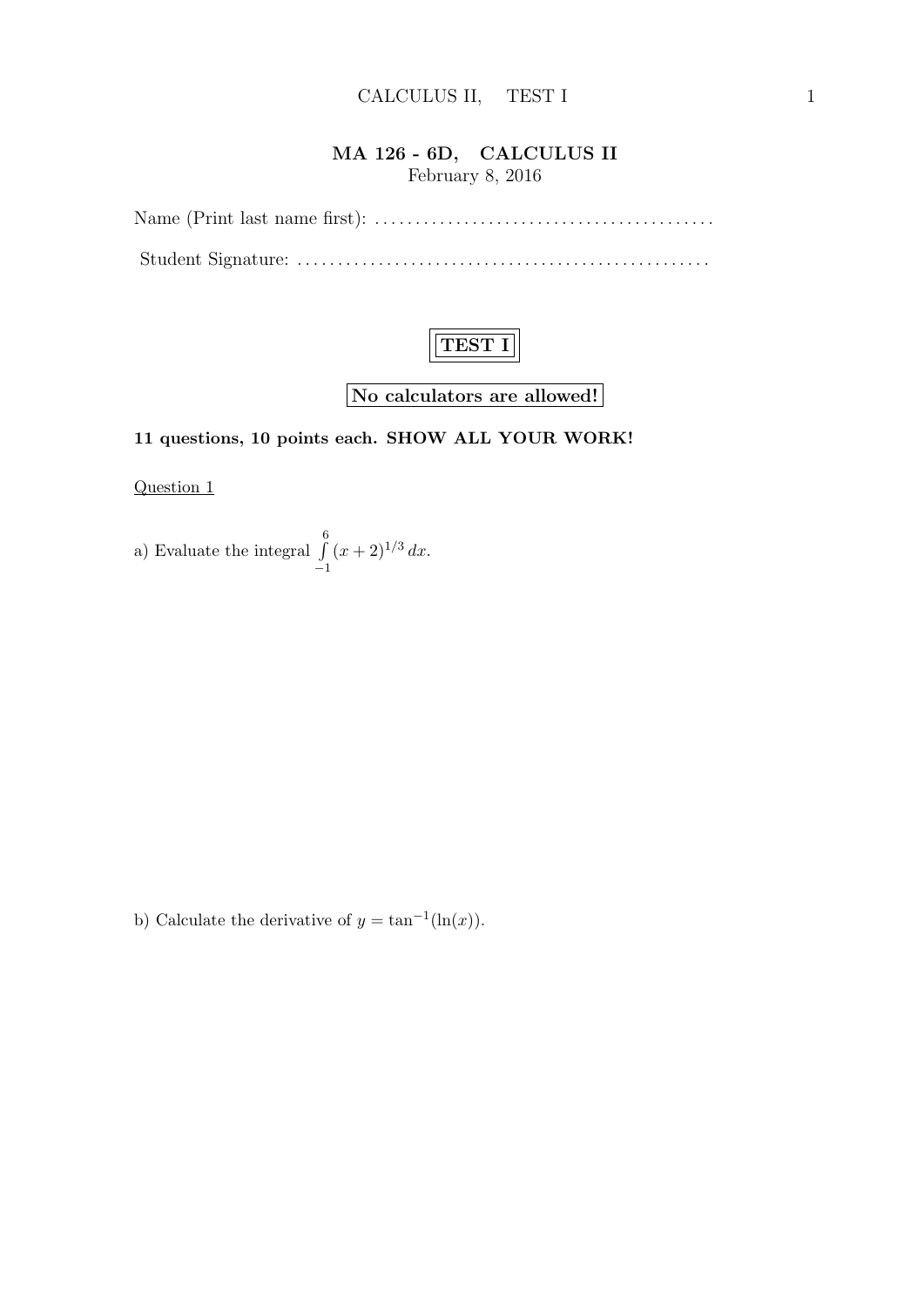Evaluate the integral  $\int xe^{2x} dx$ .

Question 3

Evaluate the integral  $\int (\sin(x))^2 (\cos(x))^3 dx$ .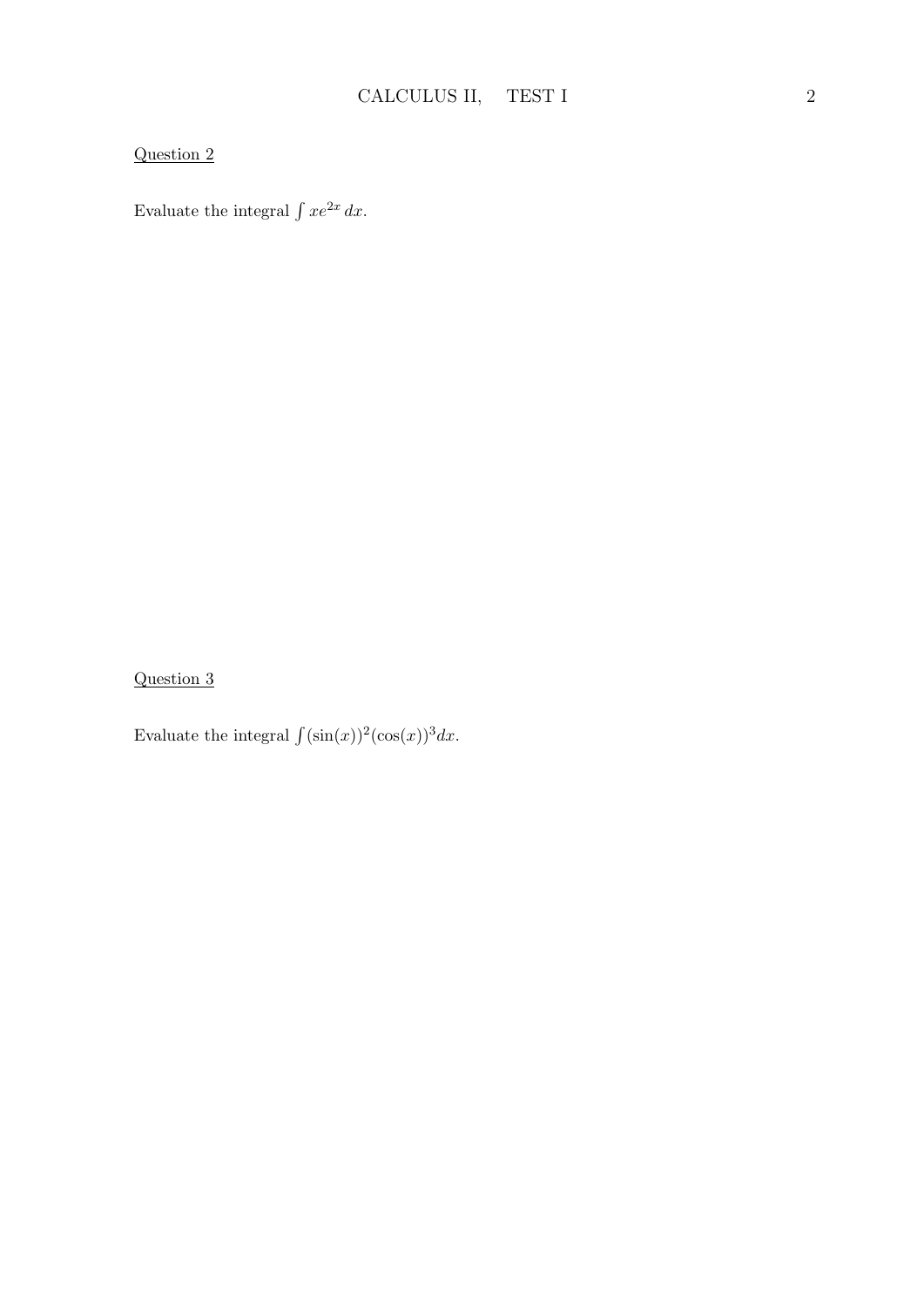The acceleration of the particle is given by  $a = 2t$ , find velocity and position of the particle if velocity at time  $t = 1$  is  $v(1) = 1$  and position at time  $t = 1$  is  $r(1) = 0$ .

Question 5

Find the limit

$$
\lim_{x \to 0} \frac{e^{-x} - 1}{\sin(x)}
$$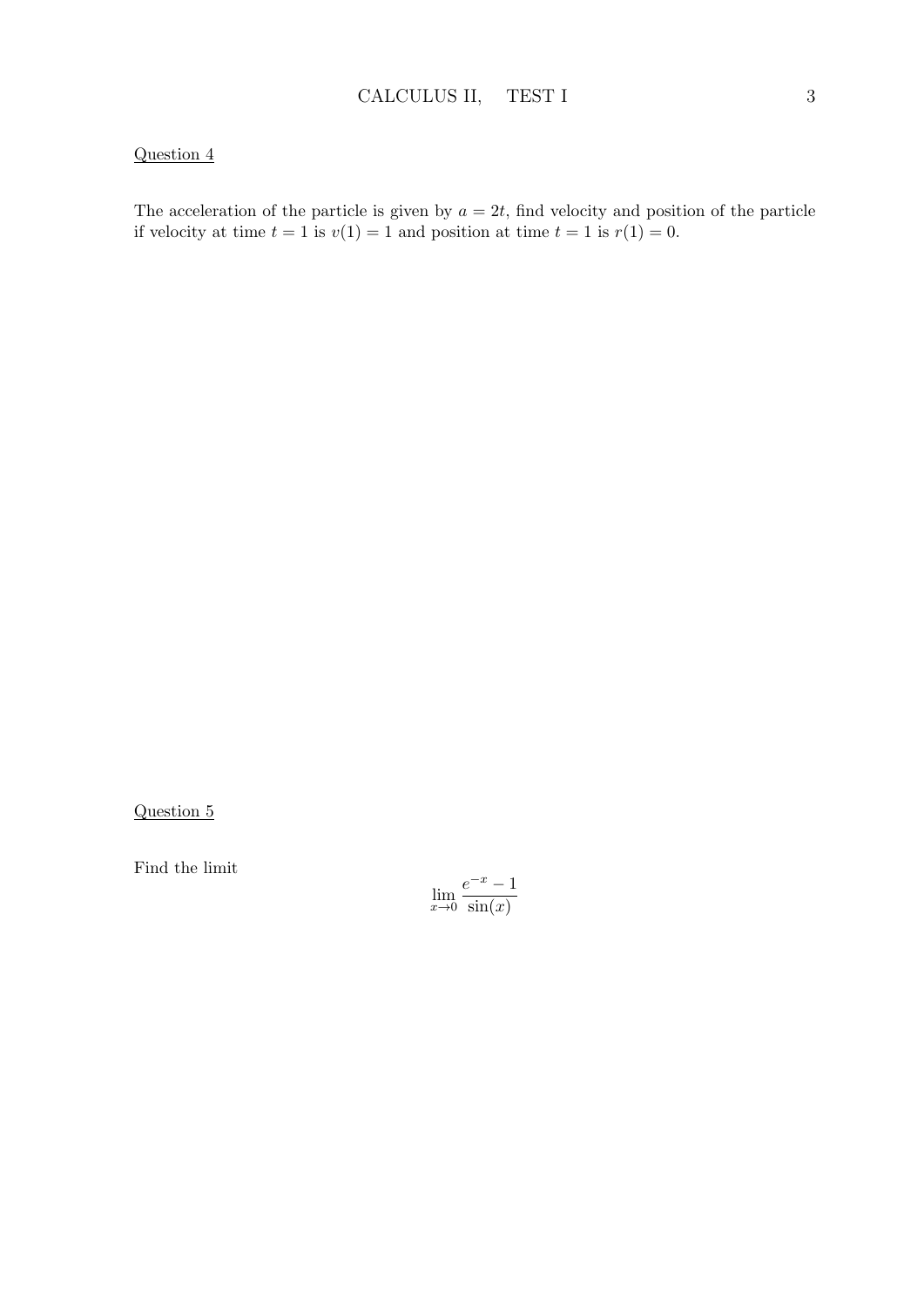Write the rational fraction

$$
f(x) = \frac{x^2 + 1}{x(x - 1)(x - 2)}
$$

as a sum of partial fractions. Use this representation to calculate the integral  $\int f(x) dx$  and write the answer as a single logarithm.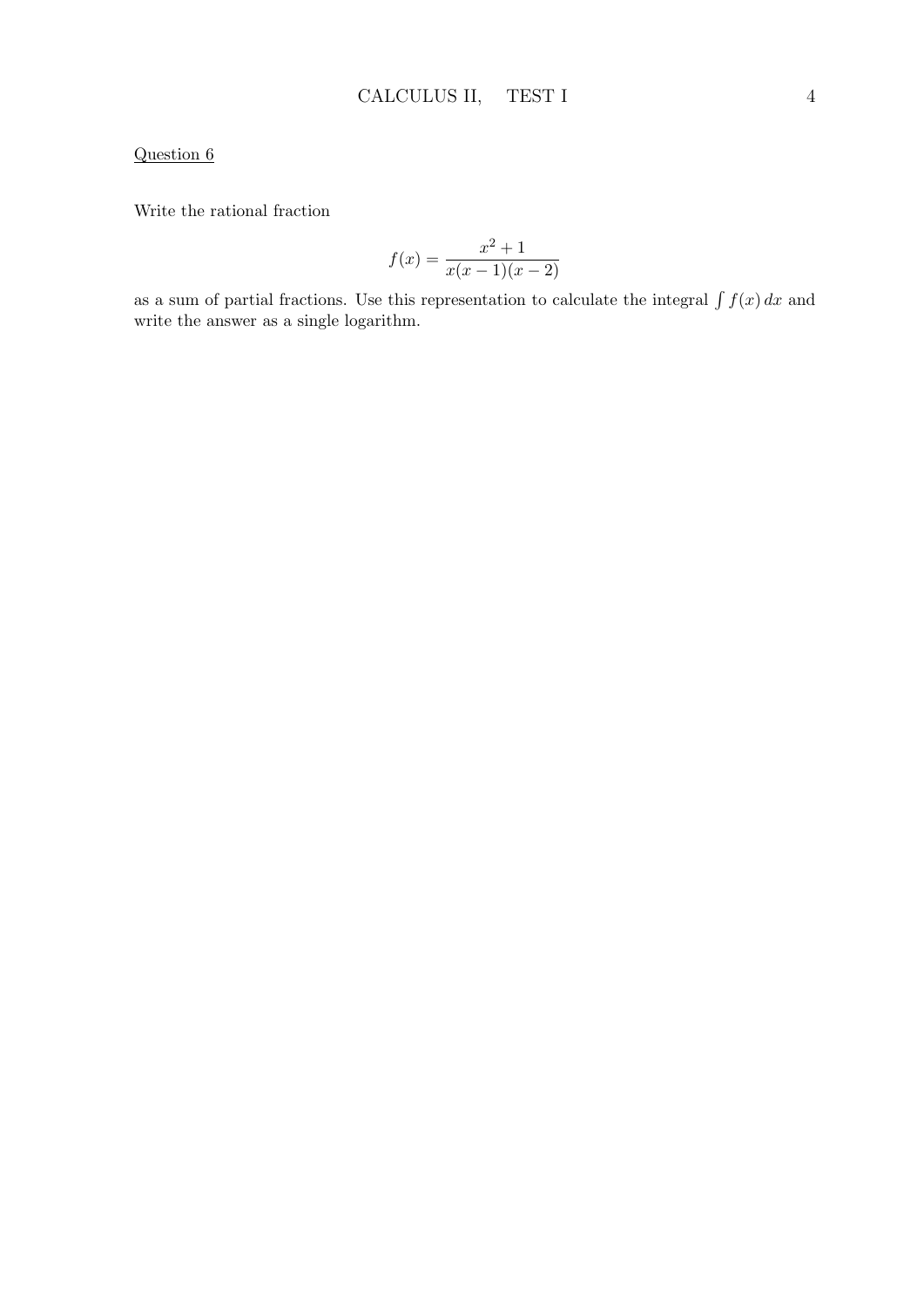Evaluate the integral

 $\int x^2 \ln(x^3) dx$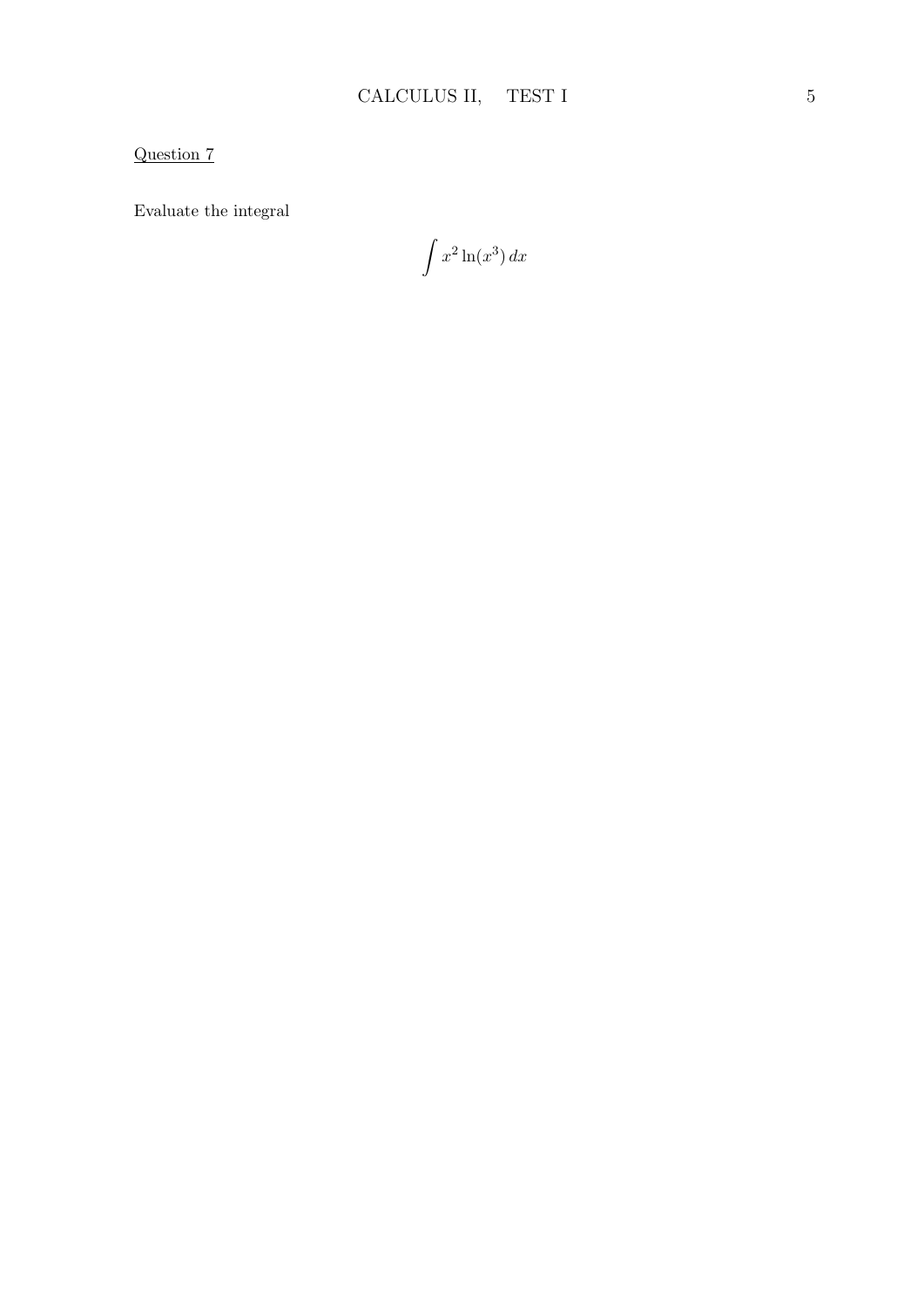Evaluate the limit

$$
\lim_{x \to 0} (1+x)^{\frac{1}{\sin(x)}}
$$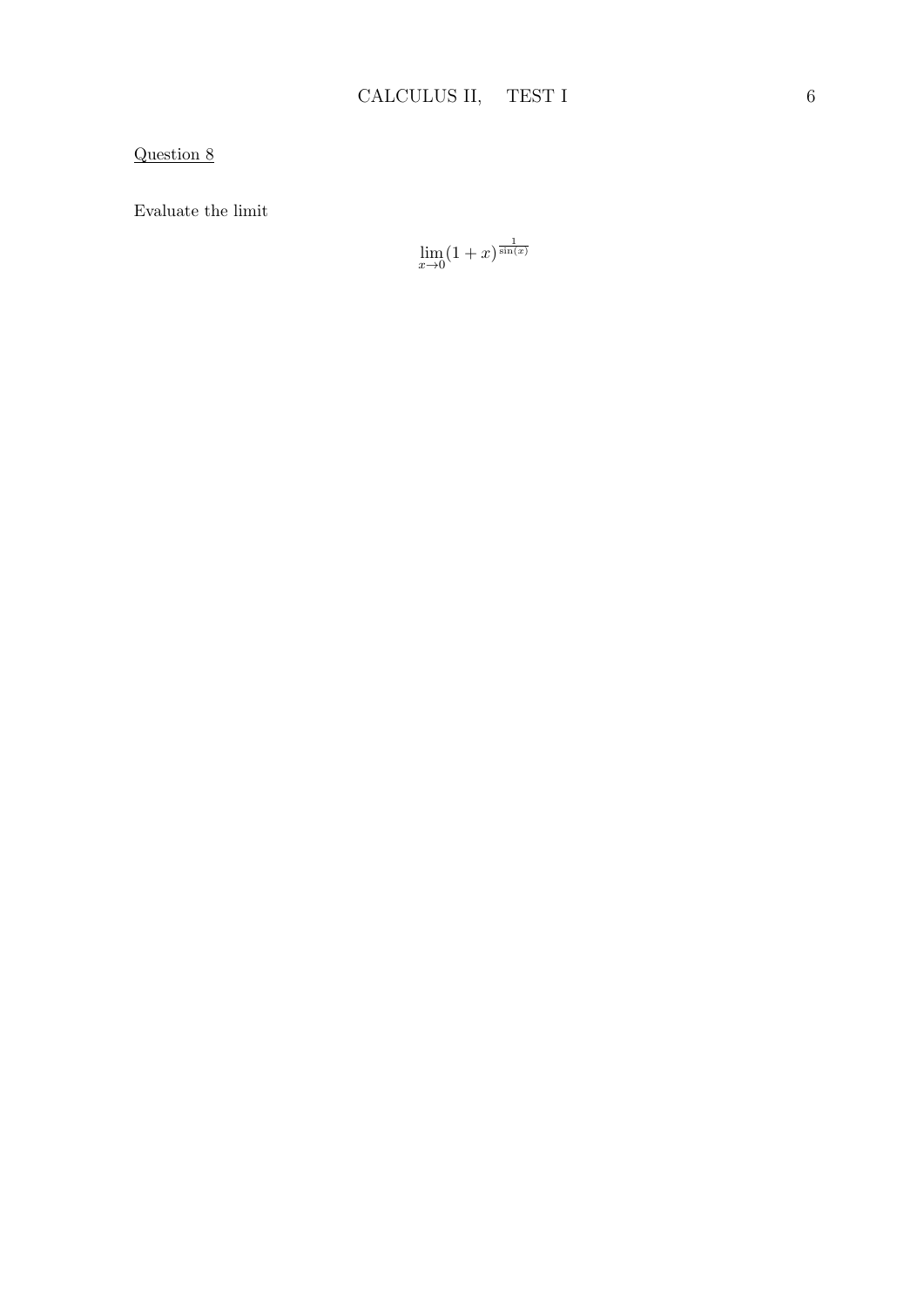Determine whether the improper integral converges. Give your reasons! You DO NOT need to calculate the integral. a)

$$
\int_{1}^{\infty} \frac{x^{10}e^x}{x^2 + e^{2x}} dx
$$

$$
\int_{1}^{\infty} \frac{x}{x^2 + 1} dx
$$